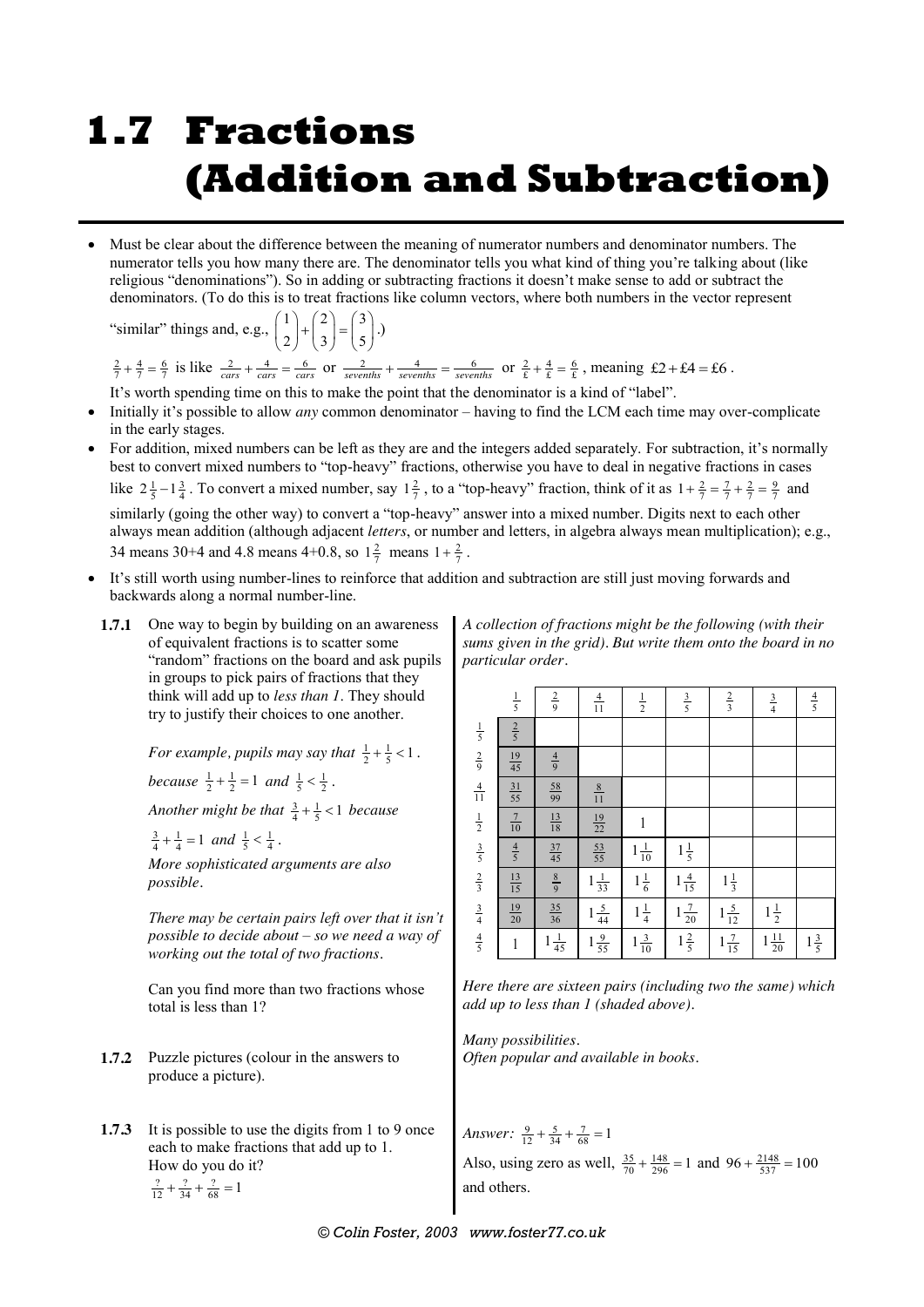- 
- 1.7.5 Patterns in adding fractions. Work out  $\frac{1}{2} + \frac{1}{4}$ , then  $\frac{1}{2} + \frac{1}{4} + \frac{1}{8}$ , then  $\frac{1}{2} + \frac{1}{4} + \frac{1}{8} + \frac{1}{16}$ , and so on. What is happening?

Try a different pattern, still dividing by a constant amount each time; e.g.,  $\frac{1}{3} + \frac{1}{9} + \frac{1}{27} + \dots$ 

What does the total get closer and closer to? Can you summarise what will happen? What if you started with  $\frac{1}{10}$ ?

**1.7.6** Work these out. What do you notice?

> $1 + 3$  $5 + 7$  $\frac{+3}{+7}, \frac{1+3+5}{7+9+11}$  $\frac{+3+5}{+9+11}$ ,  $\frac{1+3+5+7}{9+11+13+15}$  $+3+5+$  $+11+13+$

**1.7.7** Find the sums of interesting-looking sequences; e.g.,  $\frac{1}{2} + \frac{1}{3} + \frac{1}{4} + \frac{1}{5} + \frac{1}{6} + \frac{1}{7}$  or even  $\frac{1}{1} + \frac{1}{2} + \frac{1}{3} + \frac{1}{4} + \frac{1}{5} + \frac{1}{6} + \frac{1}{7} + \frac{1}{8} + \frac{1}{9} + \frac{1}{10}$ .

> *(The second one is too big for most calculators to handle!)*

**1.7.4** Magic squares with fractions (see sheet). *Photocopy the sheet or copy some onto the board.*

*Answer:*

The total  $(\frac{3}{4}, \frac{7}{8}, \frac{15}{16})$  gets closer and closer to 1. *It's easy to see from the drawing below that the total area is approaching the 1 × 1 square.*



*In general for a geometric series*  $\sum_{x}(\frac{1}{x})$ 1 1 1 *n*  $\sum_{n=1}$   $\langle x \rangle$  x  $\infty$  $\sum_{n=1}^{\infty} (\frac{1}{x})^n = \frac{1}{x-1}$  for

 $|x| > 1$ , so if  $x = 3$ , then the sum approaches  $\frac{1}{2}$  as you add *on more and more terms.*

*And with*  $\frac{1}{10}$  the infinite sum is  $\frac{1}{9}$ .

Answer: all equal  $\frac{1}{3}$  (the fraction that would fit at the *beginning of the pattern).*

*Galileo (1564-1642) noticed this.*

*Answers*:  $1\frac{83}{140}$  *and*  $2\frac{2341}{2520}$ .

*(There's no elegant short-cut like there is with adding the integers from 1 to 10 to get 55.)*

*After doing all the work involved in these, you're unlikely ever to think again that adding fractions is a simple matter of adding the numerators and adding the denominators!*

### *Fractions Calculations*

- 1. When *adding or subtracting* fractions, you always need to find a *common denominator*.
- 2. When *multiplying* fractions, you *don't* need to find a common denominator, but you should always *cancel* as much as possible before *multiplying the numerators (tops) and multiplying the denominators (bottoms)*.
- 3. When *dividing* fractions, leave the *first* fraction alone, turn the *second* fraction *upside down* and change the sign to *multiply*.
- 4. Change *mixed numbers* into "top-heavy" fractions for subtracting, multiplying and dividing.
- 5. Always *simplify* your final answer and turn "top-heavy" fractions into *mixed numbers*.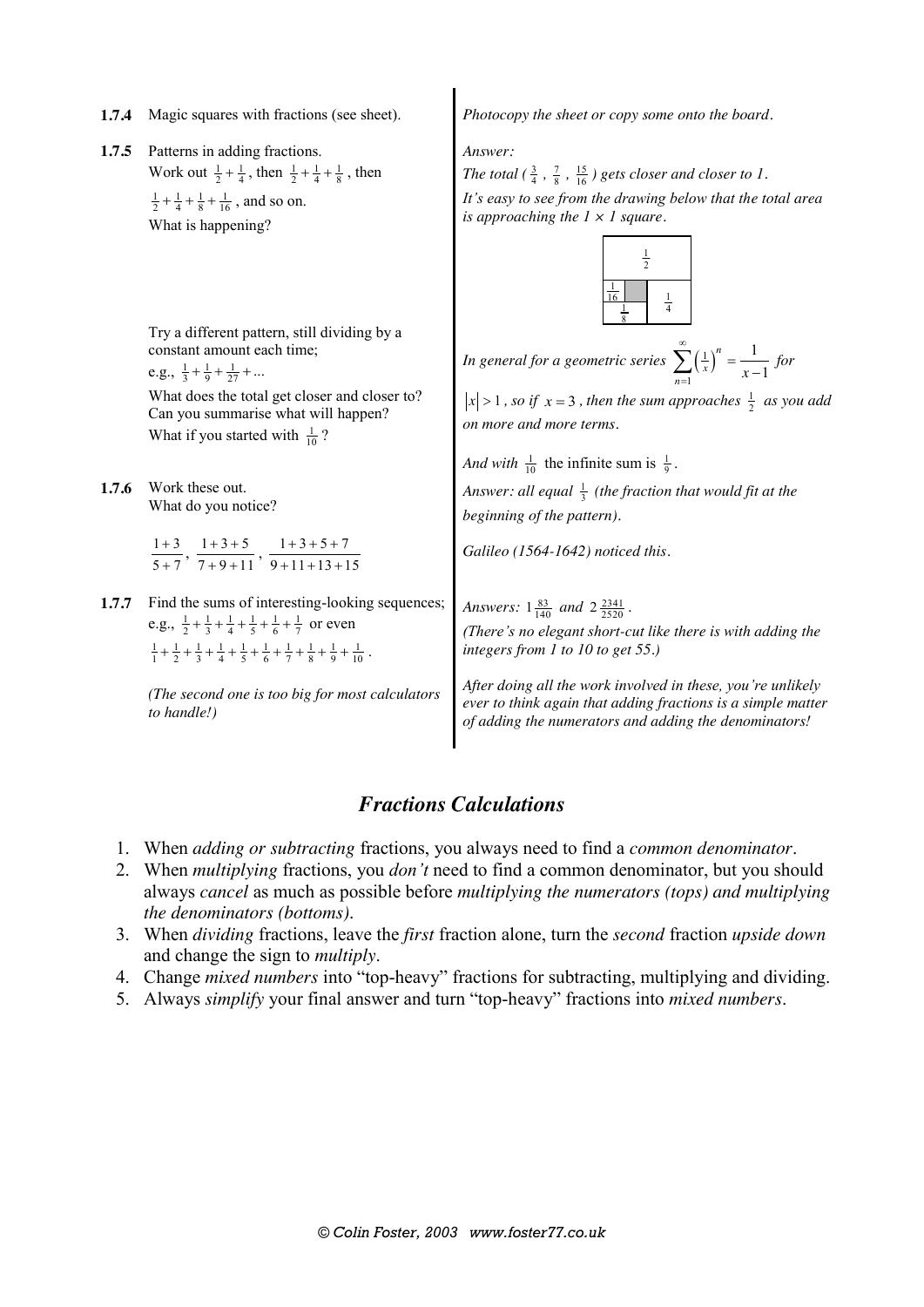# *Magic Squares (Fractions)*

Fill in the missing fractions in these *magic squares*.

In each square the total along every column, every row and both diagonals is the same. Different squares have different totals. Write all the fractions in their simplest forms.

| ٠<br>۰, |  |  |
|---------|--|--|
|         |  |  |
|         |  |  |
|         |  |  |

| $\frac{4}{15}$ |               |  |
|----------------|---------------|--|
| $rac{1}{5}$    | $\frac{1}{3}$ |  |
| $\frac{8}{15}$ |               |  |

| $\mathbf{I}$<br>$\overline{10}$ | $\frac{1}{4}$ | $\frac{1}{25}$ |
|---------------------------------|---------------|----------------|
|                                 | 13<br>100     |                |
|                                 |               |                |



| 5              |                |  |
|----------------|----------------|--|
|                |                |  |
| $6\frac{2}{3}$ | $4\frac{1}{3}$ |  |

| $1\frac{4}{7}$ |                         |
|----------------|-------------------------|
|                |                         |
| $rac{3}{7}$    | $rac{1}{7}$<br>$\bf{l}$ |

|   |                | 5  |
|---|----------------|----|
|   | $6\frac{1}{2}$ |    |
| 8 |                | 11 |